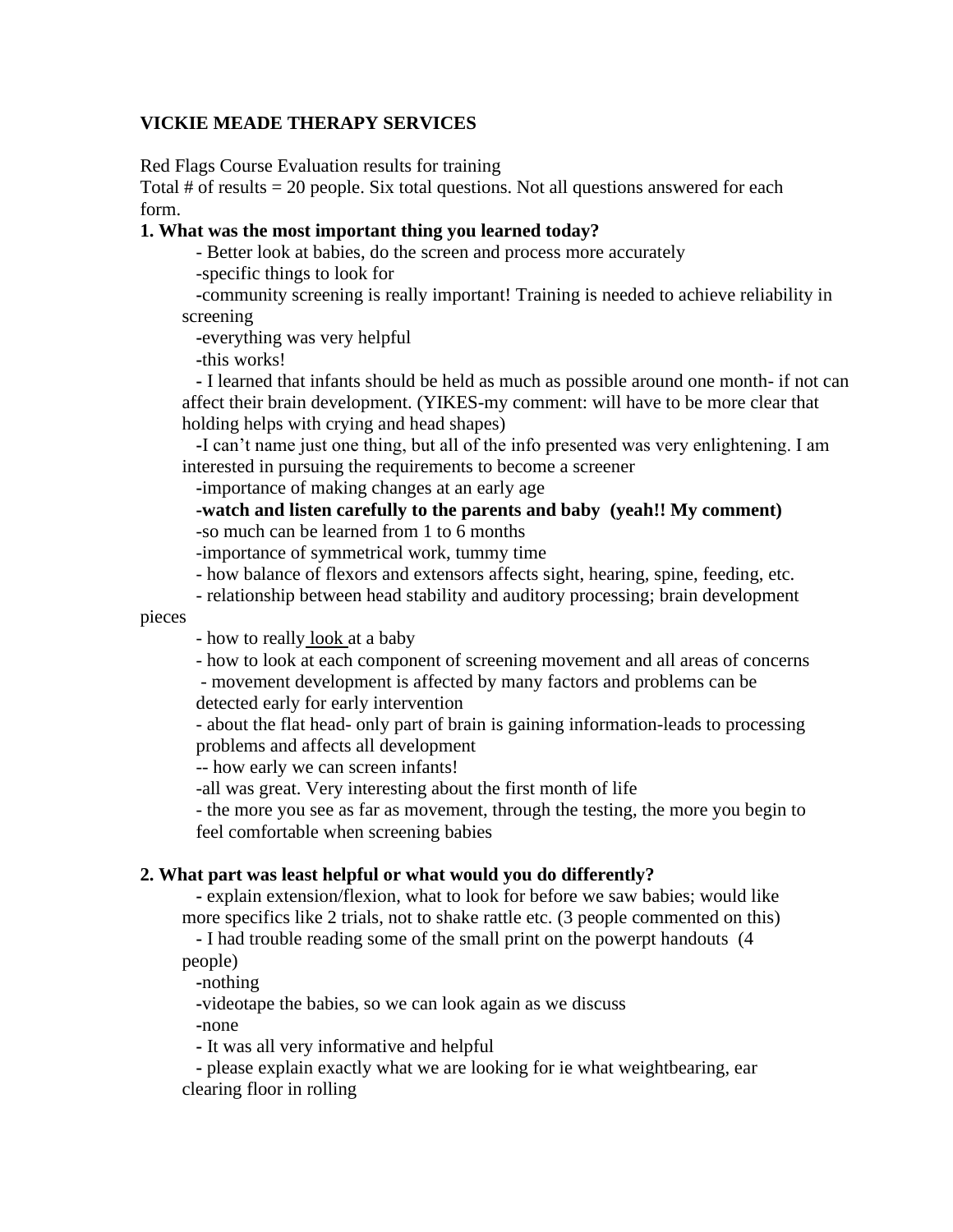- have the class closer to home

-none

- we saw a video clip on the right way NOT the 'incorrect' way

**-** all helpful

- maybe add a little more on the education end of it for the parents who are coming in with their baby

### **3. Did the course meet your expectations? Please rate from 1(not at all) to 10**

**(totally).**-out of 20 forms, 3 gave 8 and 17 people gave 10; some added comments below totally, Yes! Yes, yes, very good, very interesting

I feel like I actually know something about what to watch for with babies yes, totally

wasn't sure what to expect-learned alot

8, I would l have liked more info on other neurological signs to watch for

over 10; as the day went on I am a supporter but can't do myself other than encourage all parents to do this…

8

10- went through 2 years ago and it helped reinforce information/knowledge 10- this was really helpful to me. There is an important need to do this screening in infants in order to detect potential problems.

10 YES

8, yes thanks for all the work you've done in this area of screening

# **4. If you had to describe the course to a friend, what would you say?**

- gives you a better way to see babies and what they can do

-'it was awesome, you need to go' We want you to come to Redwing/Goodhue Co to talk with everyone involved with infant

- I would highly recommend the workshop

-Awesome! Great model

- It really helped me to understand how the development progression works and what muscles are involved!

- It was a great overview of infant development and red flags to watch for

- observing muscle movement of an infant to look for development

- so much that babies are telling us that we don't see or babies can't tell us. So many things that we can get encouragement, education, enlightenment from this class

- great, applicable information

- good on relationship of movement to development

- great information, interesting instructor and students

-informational, new outlook on development

- I would say: Meade screen for infants give Public health nurses a great tool for movement assessment that will assist you in identifying those babies at risk and needing referral.

- very informative and helpful information for all who are around babies. The earlier we can help, the better- may be just a motor problem now, but can have more problems later. Everything is related.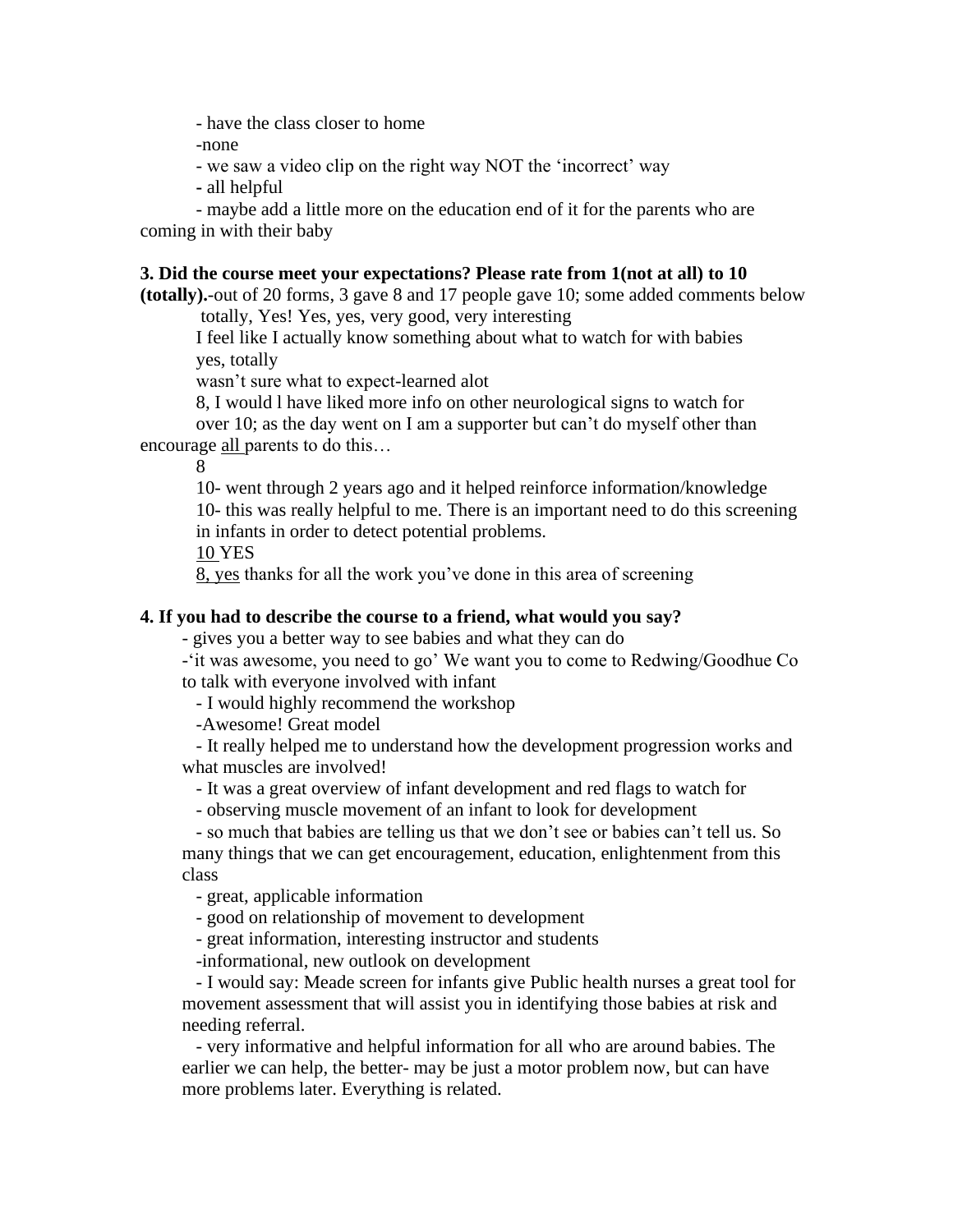- it was great and had wonderful information

-very engaging. Information is helpful for families—family friendly

- learning what to look for when screening movement in babies from 4-6 months

## **5. Please comment on the organization, format, and length of the course.**

**-** fine, nice building

**-** one day training was great! But would love to have follow-up—to do the whole training so all of our four month olds are screened.

-very good

-great, good pace

- I loved the format- pictures, videos and live models were awesome!

- great – I would love the time to learn more

- seems long but don't think anything should be cut. Need to take advantage of time when available

- course well organized, easy to understand and follow

- great

**-** superb

- great location; nice to have all the actual wonderful babies

- nonstressful atmosphere

- felt comfortable at end of course r/t areas which are observed/evaluated during a screen

- this course moved well

-I thought it was very organized-it got a little long after lunch. Just a long day with the drive

-ok

-good

- very thorough and presented in an interesting format

# **6. How do you feel the instructor could improve the effectiveness of teaching: ie increase lectures, use of audiovisual, feedback ?**

-nice to meet you and get firsthand feedback about clients

- great job

- I loved the combination of formats used

- everything was great;

-very good to have the give and take conversations with the audience

- maybe tape the live babies we did in class for review

- add observation of babies that you know will not perform well. Review score before observe next baby.

-push the power button..just kidding

- it was great

- clear up some working on the screening tool ie' enjoy is too subjective

- thank you for inviting us; thanks to the moms and babies and the food was great!

-. I'm glad we did scoring on actual infants-made it Very real-good experience

- thanks Vickie, I learned a great deal about infants

- better equipment  $\odot$